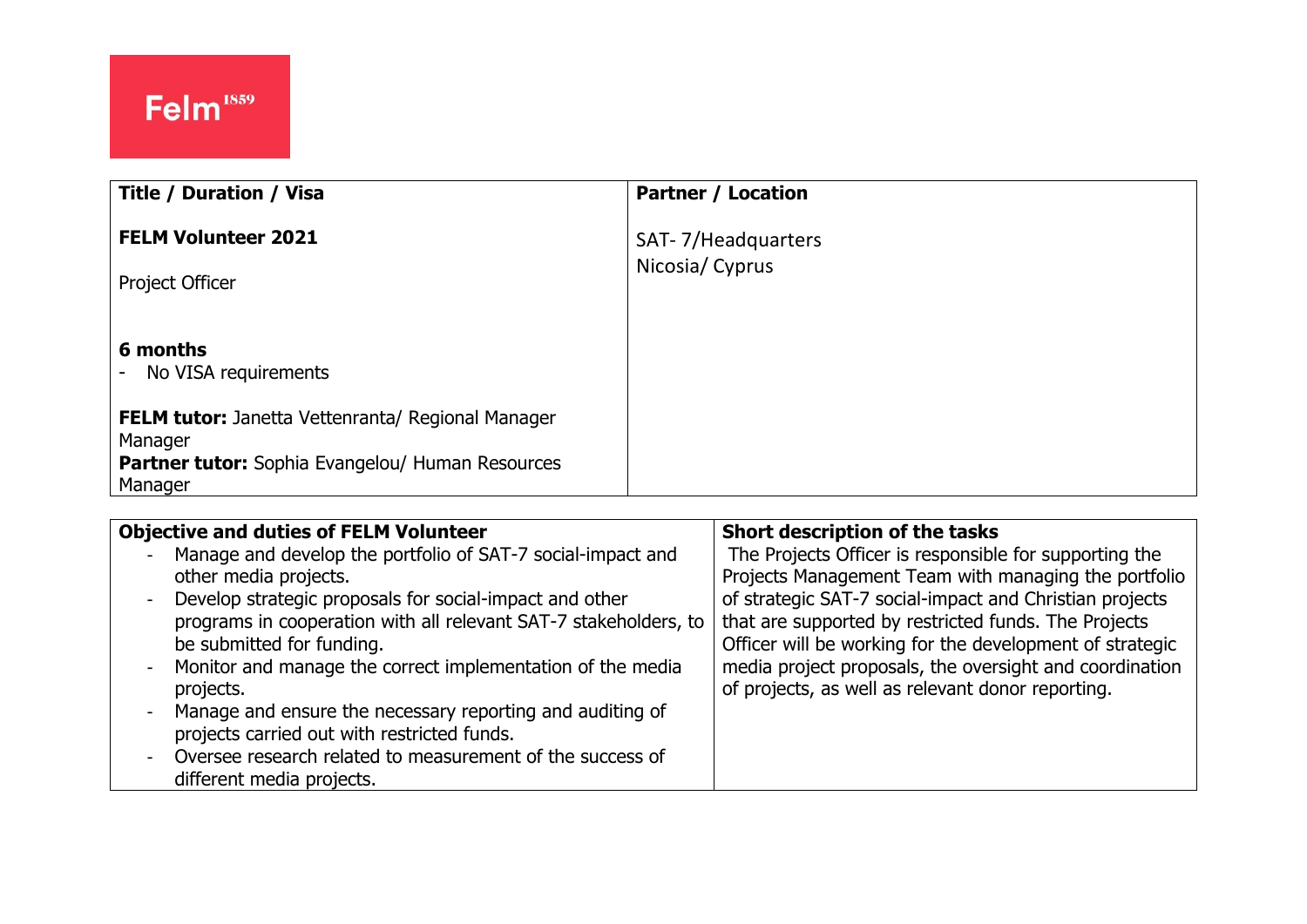# Felm<sup>1859</sup>

Ensure the correct functioning, monitoring and update of the Projects Management System to respect the complete process of the Projects Management Lifecycle.

### **Competence / Qualifications / Language requirements:**

- Be sympathetic and enthusiastic about the purpose and goals of SAT-7.
- A relevant university degree is required (e.g. Social Sciences, Political Sciences, International Relations, International Development Studies, Conflict and Peace Studies)
- Good interpersonal and cross-cultural skills.
- Professionalism, energy and integrity.
- Experience in management, media for development, project monitoring (including oversight of evaluation research) and the coordination of projects supported by restricted funds.
- Good knowledge of general management of media and social impact projects conducted with restricted funds.
- Good understanding of Donor needs with regards to proposals and reporting requirements.
- Excellent organizing skills and ability to multi-task under tight deadlines
- Ability to work well with staff from different cultures
- Knowledge and understanding of advocacy work and theories of change through media projects, and their development in coordination with on the ground NGO's where relevant.
- Knowledge and understanding of the thematic areas of disability, women and children's issues, as well as formal and informal education are an advantage, especially where such experience has been in the Middle East or North Africa.
- Knowledge of and work experience in the Middle East an advantage, especially if this experience has been in media or the management of social impact projects. Knowledge of regional NGO's and social project networks also an advantage.
- Television and social Media skills.
- Demonstrated willingness to be flexible and adaptable to changing priorities
- Excellent command of English, written and oral.
- Relevant computer skills required for completing the listed tasks.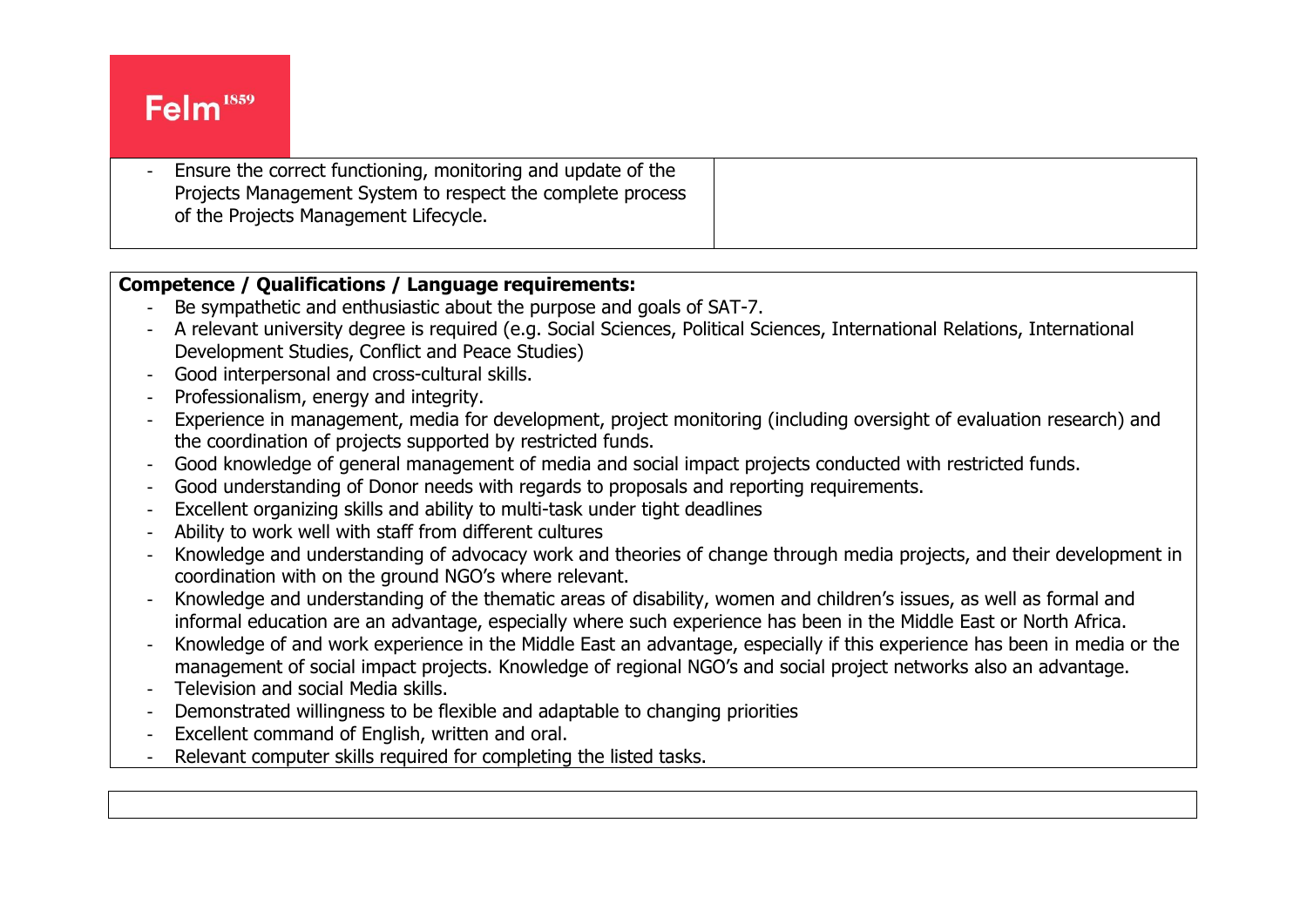#### **Benefits and commitments:**

#### **Felm country office**

- **•** Providing the tasks, materials and instructions for the Volunteer before volunteer period
- Felm will cover in-country expenses related to the volunteer task, such as work-related travel, sim-card and computer if necessary at work, etc.
- Advising the applicant with visa-procedures and providing Volunteer with visa invitation letter, and cover the costs if Volunteer needs extension of visa
- Providing a personal tutor and a draft program for the Volunteer period (incl. tutor discussions, starters session, mid-term discussion and evaluation session)
- Accommodation (furnished apartment or bedroom with shared kitchen and toilet)
- Introducing the Volunteer to Felm's partners work in the project areas

### **Felm Helsinki office**

- Recruiting a suitable Felm Volunteer
- Providing the tasks, materials and instructions for the Volunteer
- Orientation session
- **Feedback session**
- **•** Travel insurance
- Criminal records extract for volunteering if tasks include working with children
- **•** Small reimbursement of expenses

#### **Felm Volunteer**

- Following the FELM Volunteer agreement and its guidelines
- Following the Code of Conduct and Safety Instructions of LWF and tutor's instructions in destination
- Purchasing his/her own travel tickets from Finland to the country of placement and visa